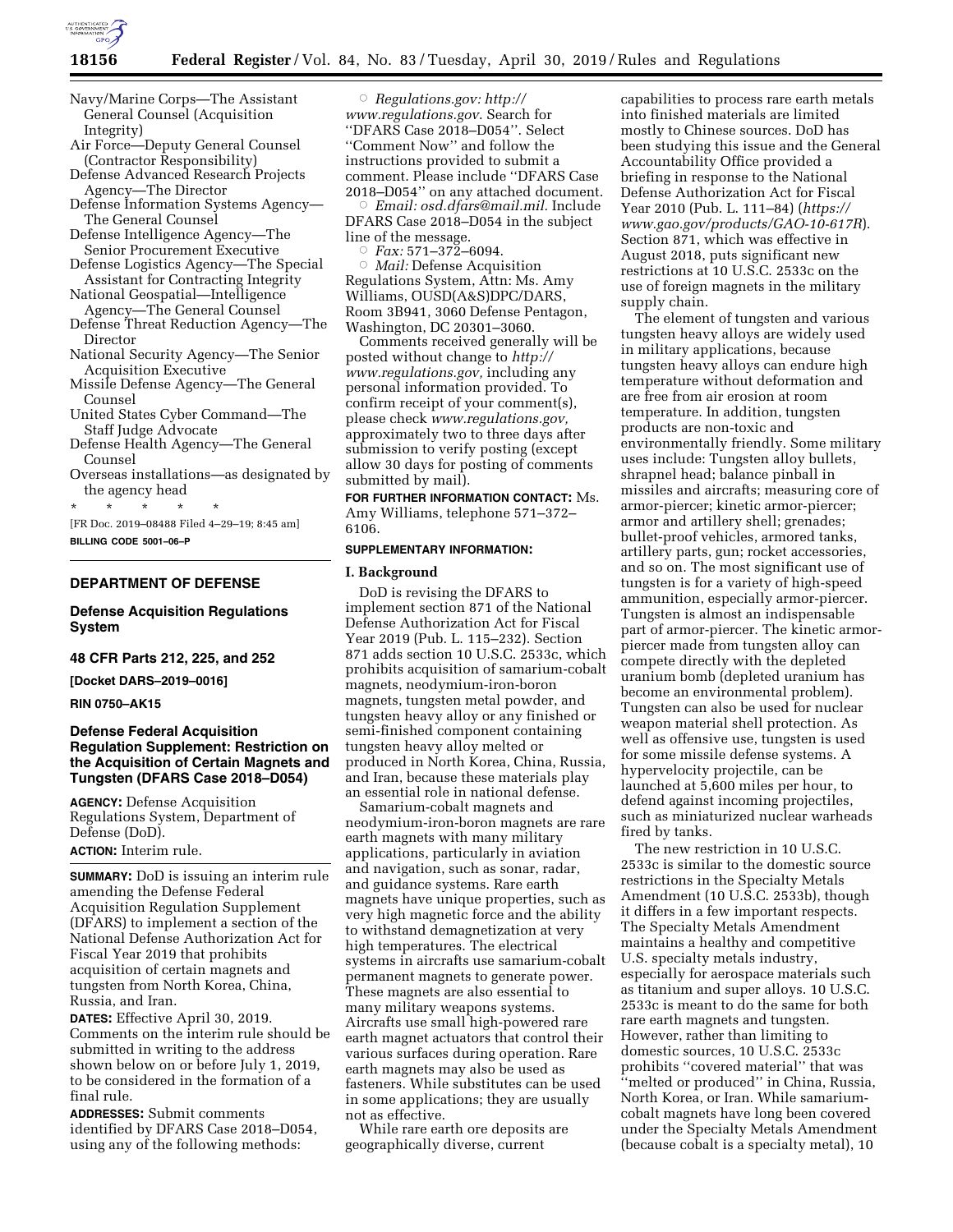U.S.C. 2533c affects neodymium-ironboron magnets for the first time.

With the Specialty Metals Amendment, the prohibition is tied to the place of first melt or equivalent process. In the case of magnets, the prohibition is tied to where the alloy is melted and the subsequent sintering operation takes place. Based on the statute, neodymiuim-iron-boron and samarium-cobalt magnets produced in China cannot be used by the U.S. military.

This does not apply when covered materials from non-covered countries cannot be acquired at a reasonable price within the required timeframe. DoD expects there will be some adjustment period as U.S. and other non-prohibited sources come online. There are also important exceptions for some commercially available off-the-shelf magnets incorporated into end items and for electronic devices. All of these exceptions exist in similar forms within the Specialty Metals Amendment. Finally, there is an exception for recycled neodymium magnets, where the ''first melt'' may have taken place in a covered country but where subsequent milling and recycling to create a ''new'' magnet takes place within the United States.

10 U.S.C. 2533c does not incorporate the ''qualifying country'' exception found within the Specialty Metals Amendment, when specialty metals are incorporated into an end product produced in a qualifying country. As a result, the distributor/fabricator model that involves taking magnets produced in China and conducting subsequent processes on them in a ''qualifying country'' will not suffice under 10 U.S.C. 2533c to render a magnet compliant for U.S. military needs. This will primarily be important for samarium-cobalt magnet sellers who will now have to comply with both laws.

# **II. Discussion and Analysis**

This rule adds a new section at DFARS 225.7018 and a clause at 252.225–7052, Restriction on the Acquisition of Certain Magnets and Tungsten, to implement the new restriction at 10 U.S.C. 2533c on acquisition of certain magnets and tungsten.

# *A. Restriction*

With some exceptions, 10 U.S.C. 2533c prohibits acquisition of samarium-cobalt magnets, neodymiumiron-boron magnets, tungsten metal powder, and tungsten heavy alloy or any finished or semi-finished component containing tungsten heavy

alloy from North Korea, China, Russia, or Iran.

This rule clarifies that, with regard to samarium-cobalt magnets and neodymium iron-boron magnets, this restriction includes melting samarium with cobalt to produce the samariumcobalt alloy or melting neodymium with iron and boron to produce the neodymium-iron-boron alloy, and all subsequent phases of production of the magnets, such as powder formation, pressing, sintering or bonding, and magnetization.

However, the restriction on melting of the samarium-cobalt alloy is in addition to any applicable restriction on melting of certain cobalt alloys at DFARS 225.7003 and the clause at 252.225– 7009, Restriction on Acquisition of Certain Articles Containing Specialty Metals, in accordance with 10 U.S.C. 2533b.

#### *B. Exceptions*

In accordance with 10 U.S.C. 2533c, the rule does not apply to an acquisition—

• Equal to or less than the simplified acquisition threshold (SAT) (see section III.A. of this preamble);

• Outside the United States, of an item for use outside the United States; • Of an end item that is-

 $\circ$  A commercially available off-theshelf (COTS) item, other than a COTS item that is 50 percent or more tungsten by weight, or a tungsten or tungsten heavy alloy mill product, such as bar, billet, slab, wire, cube, sphere, block, blank, plate, or sheet, that had not been incorporated into an end item, subsystem, assembly, or component;

 $\circ$  An electronic device, unless the Secretary of Defense, upon the recommendation of the Strategic Materials Protection Board pursuant to 10 U.S.C. 187, determines that the domestic availability of a particular electronic device is critical to national security; or

 $\circ$  A neodymium-iron-boron magnet manufactured from recycled material if the milling of the recycled material and sintering of the final magnet takes place in the United States; or

• If the authorized agency official concerned, without power of redelegation, determines that covered materials of satisfactory quality and quantity, in the required form, cannot be purchased as and when needed. Note that, unlike the domestic source restrictions of the Berry Amendment (10 U.S.C. 2533a) and specialty metals (10 U.S.C. 2533b), this is not a domestic nonavailability determination, but a determination that covered materials of satisfactory quality and quantity, in the

required form, cannot be procured as and when needed at a reasonable price from any country other than a covered country.

# **III. Applicability to Contracts at or Below the Simplified Acquisition Threshold and for Commercial Items, Including Commercially Available Offthe-Shelf Items**

This rule adds a new clause at DFARS 252.225–7052, Restriction on the Acquisition of Certain Magnets and Tungsten, which will not apply to acquisitions below the SAT, in accordance with 41 U.S.C. 1905, but applies to contracts for the acquisition of commercial items, except as provided in the statute at 10 U.S.C.  $2533c(c)(3)$ .

### *A. Applicability to Contracts at or Below the Simplified Acquisition Threshold*

41 U.S.C. 1905 governs the applicability of laws to contracts or subcontracts in amounts not greater than the SAT. It is intended to limit the applicability of laws to such contracts or subcontracts. 41 U.S.C. 1905 provides that if a provision of law contains criminal or civil penalties, or if the FAR Council makes a written determination that it is not in the best interest of the Federal Government to exempt contracts or subcontracts at or below the SAT, the law will apply to them. The Principal Director, Defense Pricing and Contracting (DPC), is the appropriate authority to make comparable determinations for regulations to be published in the DFARS, which is part of the FAR system of regulations. DoD does not intend to make that determination. Therefore, this rule will not apply below the SAT.

# *B. Applicability to Contracts for the Acquisition of Commercial Items, Including COTS Items*

10 U.S.C. 2375 governs the applicability of laws to DoD contracts and subcontracts for the acquisition of commercial items, including COTS items, and is intended to limit the applicability of laws to contracts and subcontracts for the acquisition of commercial items, including COTS items. 10 U.S.C. 2375 provides that if a provision of law contains criminal or civil penalties, or if the Under Secretary of Defense for Acquisition and Sustainment ((USD)(A&S)) makes a written determination that it is not in the best interest of the Federal Government to exempt commercial item contracts, the provision of law will apply to contracts for the acquisition of commercial items. Due to delegations of authority from USD(A&S), the Principal Director, DPC, is the appropriate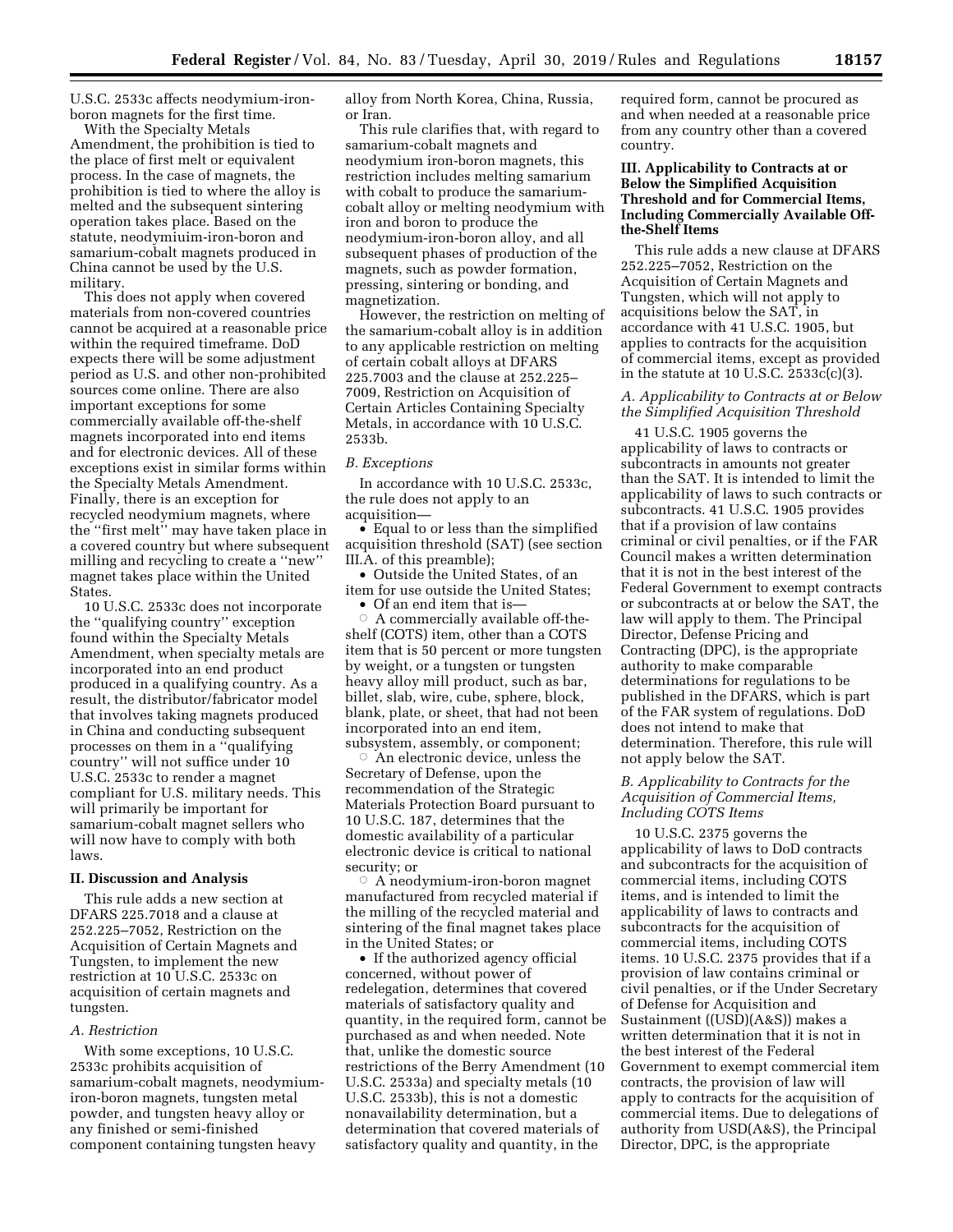authority to make this determination. DoD has made that determination to apply this rule to the acquisition of commercial items, including COTS items, if otherwise applicable.

10 U.S.C. 2533c specifically exempts the acquisition of an end item that is a COTS item, other than a COTS item that is 50 percent or more tungsten by weight, or a mill product that has not been incorporated into an end item, subsystem, assembly, or component. Although 10 U.S.C. 2533c does not refer to 10 U.S.C. 2375 and provide that, notwithstanding those statutes it shall be applicable to contracts for the procurement of commercial items, it is the clear intent of the statute to cover commercial items, other than those specifically exempted. Therefore, DoD has signed a determination of applicability to acquisitions of commercial items, except as exempted in the statute.

# **IV. Executive Orders 12866 and 13563**

Executive Orders (E.O.s) 12866 and 13563 direct agencies to assess all costs and benefits of available regulatory alternatives and, if regulation is necessary, to select regulatory approaches that maximize net benefits (including potential economic, environmental, public health and safety effects, distributive impacts, and equity). E.O. 13563 emphasizes the importance of quantifying both costs and benefits, of reducing costs, of harmonizing rules, and of promoting flexibility. This is a significant regulatory action and, therefore, was subject to review under section 6(b) of E.O. 12866, Regulatory Planning and Review, dated September 30, 1993. This rule is not a major rule under 5 U.S.C. 804.

# **V. Executive Order 13771**

This rule is not subject to the requirements of E.O. 13771, because this rule is issued with respect to a national security function of the United States.

#### **VI. Regulatory Flexibility Act**

DoD does not expect this interim rule to have a significant economic impact on a substantial number of small entities within the meaning of the Regulatory Flexibility Act, 5 U.S.C. 601, *et seq.*  However, an initial regulatory flexibility analysis has been performed and is summarized as follows:

This rule is required to implement section 871 of the National Defense Authorization act (NDAA) for Fiscal Year (FY) 2019, which adds 10 U.S.C. 2533c.

The objective of the rule is to prohibit acquisition of sensitive materials (*i.e.* 

samarium-cobalt magnets, neodymiumiron-boron magnets, tungsten metal powder, and tungsten heavy alloy or any finished or semi-finished components containing tungsten heavy alloy) from North Korea, China, Russia, or Iran.

Based on Federal Procurement Data System data for FY 2017, DoD awarded in the United States 13,400 contracts that exceeded \$250,000 and were for the acquisition of manufactured end products, excluding those categories that could not include samarium-cobalt magnets, neodymium-iron-boron magnets, or a covered form of tungsten (such as clothing and fabrics, books, or lumber products). These contracts were awarded to 5,073 unique entities, of which 3,074 were small entities. It is not known what percentage of these awards involved samarium-cobalt magnets, neodymium-iron-boron magnets, or a covered form of tungsten, or what lesser percentage might involve such materials from China, North Korea, Russia, or Iran.

There are no projected reporting or recordkeeping requirements, as a result of this rule. However, there may be compliance costs to track the origin of covered materials.

The rule does not duplicate, overlap, or conflict with any other Federal rules.

DoD is exempting acquisitions equal to or less than the simplified acquisition threshold in accordance with 41 U.S.C. 1905. DoD was unable to identify any other alternatives that would reduce burden on small businesses and still meet the objectives of the statute.

DoD invites comments from small business concerns and other interested parties on the expected impact of this rule on small entities.

DoD will also consider comments from small entities concerning the existing regulations in subparts affected by this rule in accordance with 5 U.S.C. 610. Interested parties must submit such comments separately and should cite 5 U.S.C. 610 (DFARS Case 2018–D054), in correspondence.

#### **VII. Paperwork Reduction Act**

The rule does not contain any information collection requirements that require the approval of the Office of Management and Budget under the Paperwork Reduction Act (44 U.S.C. chapter 35). Although this rule does not impose any reporting requirements, DoD notes that tungsten (as a derivative of wolframite) is considered a conflict mineral under section 1502 of the Dodd-Frank Wall Street Reform and Consumer Protection Act (Pub. L. 111–203) and is thus subject to associated reporting requirements reflected therein.

# **VIII. Determination To Issue an Interim Rule**

A determination has been made under the authority of the Secretary of Defense that urgent and compelling reasons exist to promulgate this interim rule without prior opportunity for public comment.

The law was effective upon enactment in August 2018 as a way to decrease DoD dependence—and thus improve national security—on these materials that originate in certain countries. As discussed in Section I, Background, due to the use of these materials in the supply chain for DoD military systems, nonmilitary systems of importance to DoD, and national defense applications, immediate application of this provision is necessary. The intent of 10 U.S.C. 2533c is to promote growth in domestic capability for these materials and reduce dependence on foreign sources as a shortage would impact many DOD applications as well as a negatively impact on the broader industrial base.

Pursuant to 41 U.S.C. 1707 and FAR 1.501–3(b), DoD will consider public comments received in response to this interim rule in the formation of the final rule.

# **List of Subjects in 48 CFR Parts 212, 225, and 252**

Government procurement.

#### **Jennifer L. Hawes,**

*Regulatory Control Officer, Defense Acquisition Regulations System.* 

Therefore, 48 CFR parts 212, 225, and 252 are amended as follows:

■ 1. The authority citation for 48 CFR parts 212, 225, and 252 continues to read as follows:

**Authority:** 41 U.S.C. 1303 and 48 CFR chapter 1.

# **PART 212—ACQUISITION OF COMMERCIAL ITEMS**

■ 2. Amend section 212.301 by adding paragraph (f)(ix)(FF) to read as follows:

#### **212.301 Solicitation provisions and contract clauses for the acquisition of commercial items.**

- \* \* \* \* \*
- (f) \* \* \*
- $(ix) * * * *$

(FF) Use the clause at 252.225–7052, Restriction on the Acquisition of Certain Magnets and Tungsten, as prescribed in 225.7018–5.

\* \* \* \* \*

# **PART 225—FOREIGN ACQUISITION**

■ 3. Add sections 225.7018, 225.7018-1, 225.7018–2, 225.7018–3, 225.7018–4,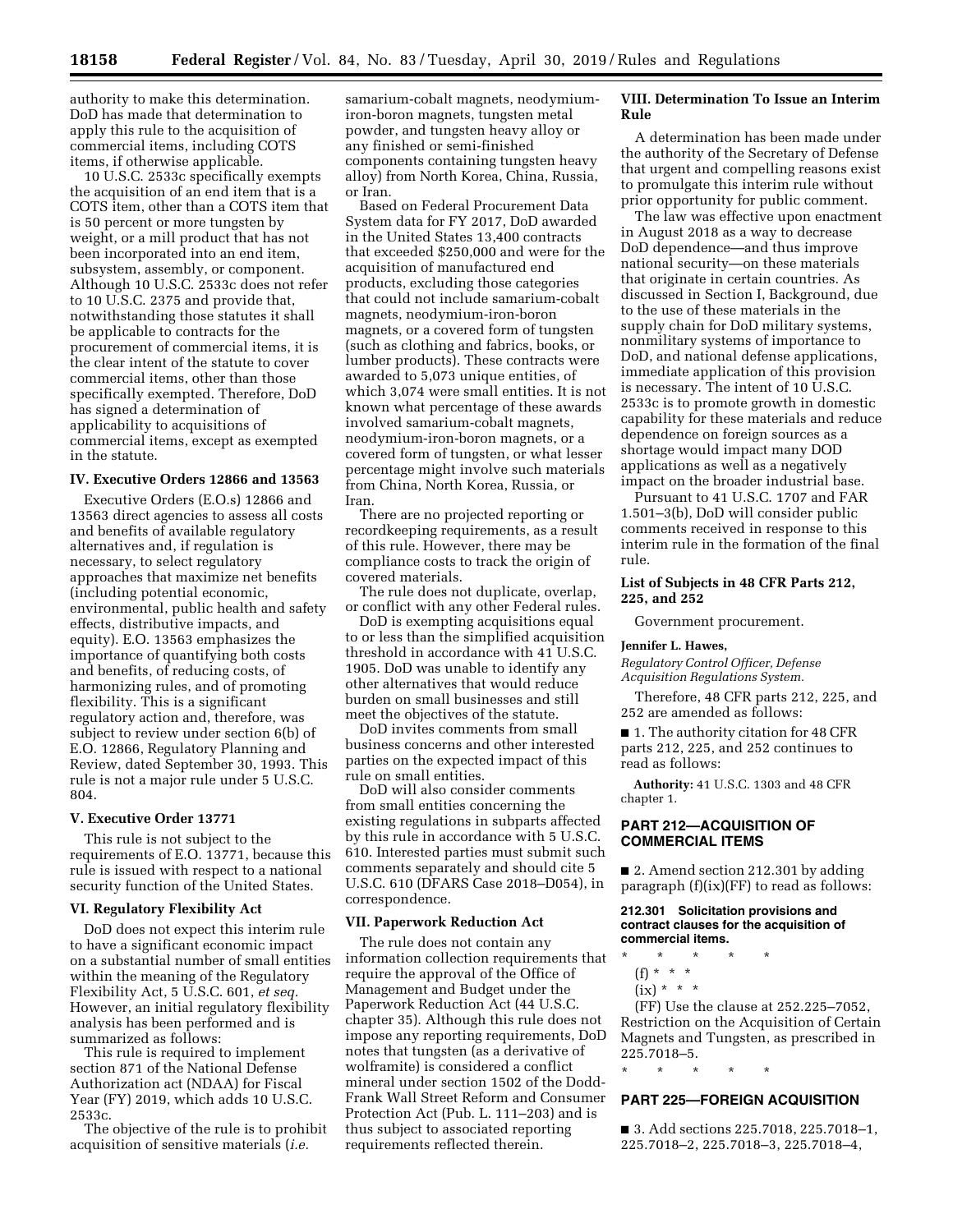and 225.7018–5 to subpart 225.70 to read as follows:

\* \* \* \* \* Sec.

225.7018 Restriction on acquisition of certain magnets and tungsten. 225.7018–1 Definitions.

225.7018–2 Restriction.

225.7018–3 Exceptions.

225.7018–4 Nonavailability determination. 225.7018–5 Contract clause.

# **225.7018 Restriction on acquisition of certain magnets and tungsten.**

### **225.7018–1 Definitions.**

As used in this section—

*Covered material* means—

(1) Samarium-cobalt magnets;

(2) Neodymium-iron-boron magnets;

(3) Tungsten metal powder; and

(4) Tungsten heavy alloy or any finished or semi-finished component containing tungsten heavy alloy.

*Covered country* means—

(1) The Democratic People's Republic of North Korea;

(2) The People's Republic of China;

(3) The Russian Federation; and

(4) The Islamic Republic of Iran.

#### **225.7018–2 Restriction.**

(a) Except as provided in 225.7018–3 and 225.7018–4, do not acquire any covered material melted or produced in any covered country, or any end item, manufactured in any covered country, that contains a covered material (10 U.S.C. 2533c).

(b) For samarium-cobalt magnets and neodymium iron-boron magnets, this restriction includes—

(1) Melting samarium with cobalt to produce the samarium-cobalt alloy or melting neodymium with iron and boron to produce the neodymium-ironboron alloy; and

(2) All subsequent phases of production of the magnets, such as powder formation, pressing, sintering or bonding, and magnetization.

(c) The restriction on melting and producing of samarium-cobalt magnets is in addition to any applicable restrictions on melting of specialty metals at 225.7003 and the clause at 252.225–7009, Restriction on Acquisition of Certain Articles Containing Specialty Metals.

# **225.7018–3 Exceptions.**

The restriction in section 225.7018–2 does not apply to an acquisition—

(a) At or below the simplified acquisition threshold;

(b) Outside the United States of an item for use outside the United States; or

(c) Of an end item that is—

(1) A commercially available off-theshelf item, other than—

(i) A commercially available off-theshelf item that is 50 percent or more tungsten by weight; or

(ii) A tungsten heavy alloy mill product, such as bar, billet, slab, wire, cube, sphere, block, blank, plate, or sheet, that had not been incorporated into an end item, subsystem, assembly, or component;

(2) An electronic device, unless the Secretary of Defense, upon the recommendation of the Strategic Materials Protection Board pursuant to 10 U.S.C. 187 determines that the domestic availability of a particular electronic device is critical to national security; or

(3) A neodymium-iron-boron magnet manufactured from recycled material if the milling of the recycled material and sintering of the final magnet takes place in the United States.

(d) If the authorized agency official concerned, without power of redelegation, determines that covered materials of satisfactory quality and quantity, in the required form, cannot be procured as and when needed at a reasonable price from a source other than a covered country (see 225.7018– 4).

### **225.7018–4 Nonavailability determination.**

(a) *Individual nonavailability determinations.* (1) The following officials are authorized, without power of redelegation, to make a nonavailability determination described in 225.7018–3(d) on an individual basis (*i.e.,* applies to only one contract):

(i) The Under Secretary of Defense (Acquisition and Sustainment).

(ii) The Secretary of the Army.

(iii) The Secretary of the Navy.

(iv) The Secretary of the Air Force.

(v) The Director of the Defense Logistics Agency.

(2) The supporting documentation for the determination shall include—

(i) An analysis of alternatives that would not require a nonavailability determination; and

(ii) A written certification by the requiring activity that describes, with specificity, why such alternatives are unacceptable.

(3) Defense agencies other than the Defense Logistics Agency shall follow the procedures at PGI 225.7018–4(a)(3) when submitting a request for a nonavailability determination.

(4) Provide to USD(A&S) DASD (Industrial Policy), in accordance with the procedures at PGI 225.7018–  $4(a)(4)$ —

(i) A copy of individual nonavailability determinations with supporting documentation; and

(ii) Notification when individual waivers are requested, but denied.

### (b) *Class nonavailability*

*determinations.* A class nonavailability determination (*i.e.,* a nonavailability determinations that applies to more than one contract) requires the approval of the USD(A&S). Follow the procedures at PGI 225.7018–4(b) when submitting a request for a class nonavailability determination.

(1) At least 30 days before making a nonavailability determination that would apply to more than one contract, the USD(A&S) will, to the maximum extent practicable, and in a manner consistent with the protection of national security and confidential business information—

(i) Publish a notice on the Federal Business Opportunities website (*[www.FedBizOpps.gov](http://www.FedBizOpps.gov)*) of the intent to make the nonavailability determination; and

(ii) Solicit information relevant to such notice from interested parties, including producers of mill products from covered materials.

(2) The USD(A&S)—

(i) Will take into consideration all information submitted in response to the notice in making a class nonavailability determination;

(ii) May consider other relevant information that cannot be made part of the public record consistent with the protection of national security information and confidential business information; and

(iii) Will ensure that any such nonavailability determination and the rationale for the determination are made publicly available to the maximum extent consistent with the protection of national security and confidential business information.

# **225.7018–5 Contract clause.**

Unless acquiring items outside the United States for use outside the United States or a nonavailability determination has been made in accordance with 225.7018–4, use the clause at 252.225–7052, Restriction on Acquisition of Certain Magnets and Tungsten, in solicitations and contracts, including solicitations and contracts using FAR part 12 procedures for the acquisition of commercial items, that exceed the simplified acquisition threshold.

# **PART 252—SOLICITATION PROVISIONS AND CONTRACT CLAUSES**

■ 4. Add section 252.225–7052 to read as follows: